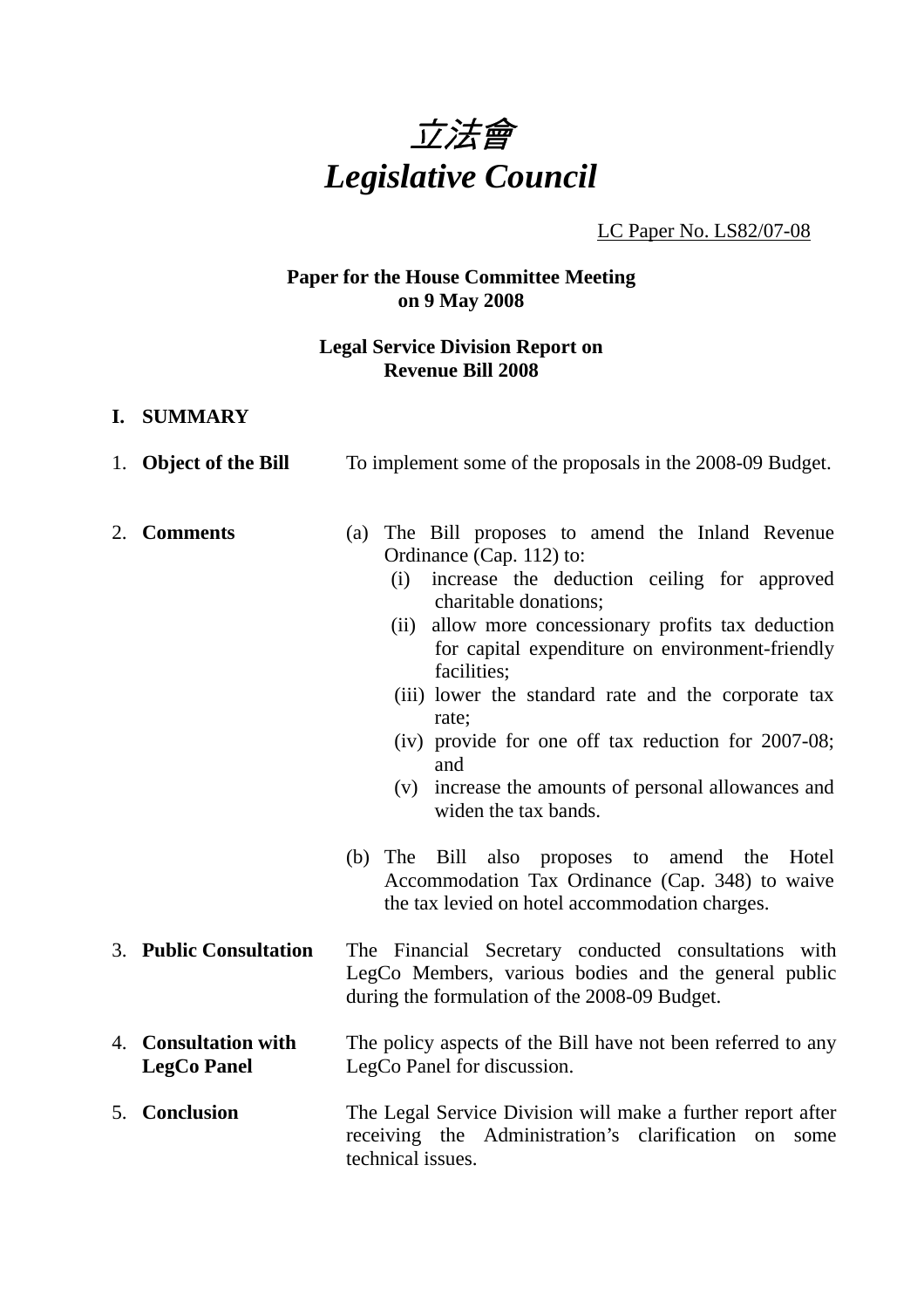# **II. REPORT**

#### **Object of the Bill**

1. To amend the Inland Revenue Ordinance (Cap. 112) and the Hotel Accommodation Tax Ordinance (Cap. 348) to give effect to some of the proposals announced by the Financial Secretary in the 2008-09 Budget (the Budget).

# **LegCo Brief Reference**

2. FIN CR 2/7/2201/07 issued by the Financial Services and the Treasury Bureau in April 2008.

# **Date of First Reading**

3. 7 May 2008.

# **Comments**

Increase the deduction ceiling for approved charitable donations

4. To encourage more generous charitable donations from the business community and the public, the Financial Secretary announced in his Budget Speech on 27 February 2008 the Government's proposal to raise the ceiling for tax deductible donations under profits tax, salaries tax and tax under personal assessment from the present 25% to 35% of a person's assessable profits or income (paragraph 130 of the Budget Speech).

5. The Bill proposes to amend sections 16D and 26C of the Inland Revenue Ordinance (Cap. 112) (IRO) to give effect to the above proposal.

Allow more concessionary profits tax deduction for capital expenditure on environment-friendly facilities

6. To encourage the business community to use environment-friendly machinery or equipment, the Financial Secretary proposed a 100% profits tax deduction for capital expenditure on such machinery or equipment in the first year of purchase. For environment-friendly installations that are mainly ancillary to buildings, the Budget proposes that the depreciation period be shortened from the usual 25 years to five years (paragraph 127 of the Budget Speech).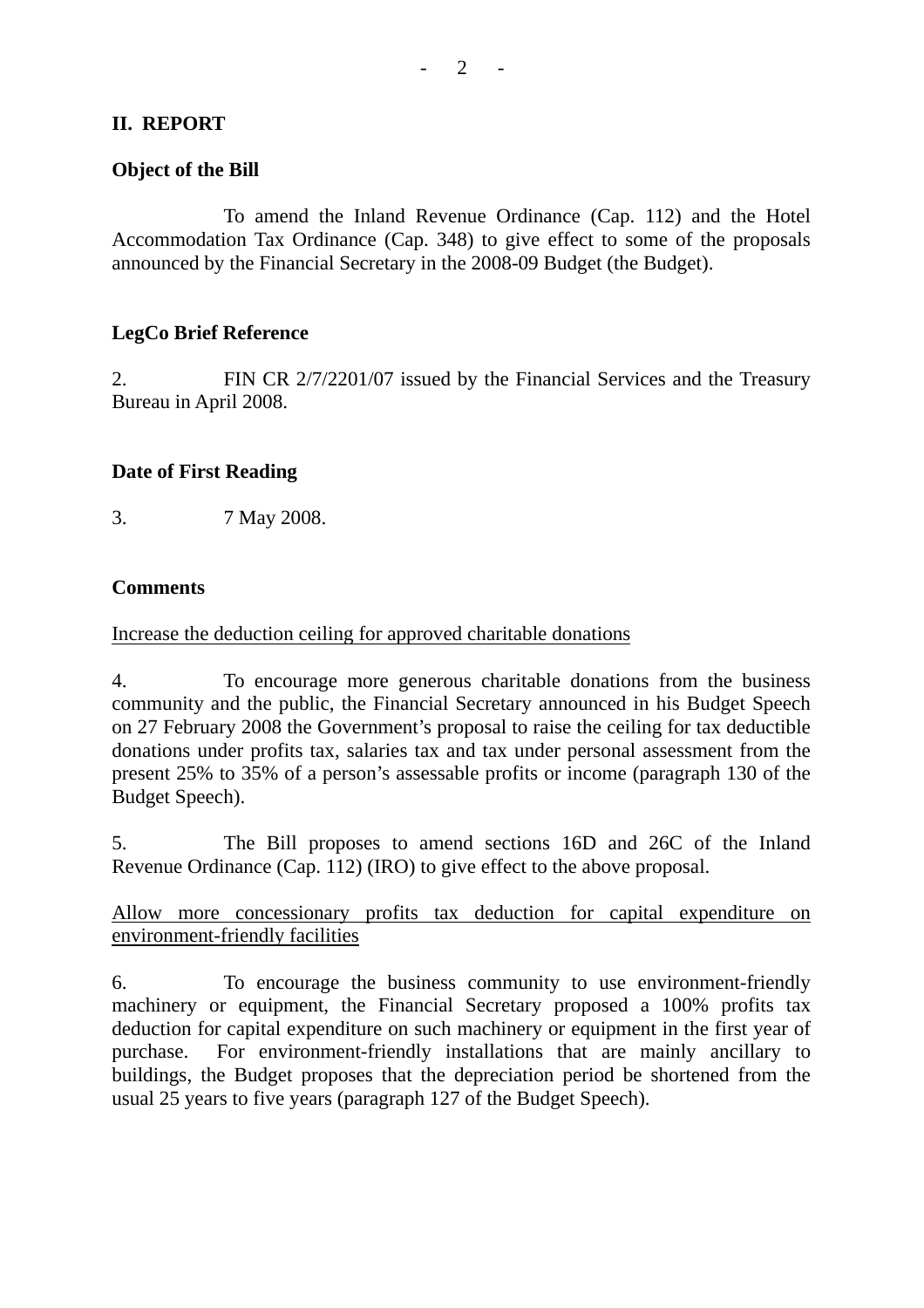7. Clauses 4 and 11 add to IRO the proposed sections 16H to 16K and Schedule 17 to give effect to the proposal set out in paragraph 6 above. Under the proposed section 16I, capital expenditure incurred by a person during the basis period for any year of assessment (that year of assessment) on the provision of any environmental protection machinery or on the construction of any environmental protection installation is eligible for profits tax deduction. The tax deduction allowed for the five-year depreciation period proposed for environmental protection installations is calculated as follows:

- (a) 20% of the capital expenditure involved will be deducted for that year of assessment; and
- (b) the remaining part shall be deducted by four equal amounts, one for each of the next succeeding four years of assessment, so long as the installation has not been sold at the end of the basis period for the year of assessment concerned.

# Lower the standard rate and corporate tax rate

8. To implement the measures announced by the Chief Executive in the 2007 Policy Address, the Budget proposes that the standard rate of tax on income and the corporate tax rate be reduced from 16% to 15% and from 17.5% to 16.5% respectively (paragraphs 165 and 170 of the Budget Speech).

9. The Bill seeks to amend Schedule 1 and Schedule 8 to IRO to lower the standard rate of tax on income and the rate of profits tax in respect of a corporation by one percentage point. The proposed reduction will apply in relation to the year of assessment 2008/09 and subsequent years of assessment.

#### One off tax reduction for 2007-08

10. To implement the Financial Secretary's proposals in the Budget for a one-off reduction of salaries tax, tax under personal assessment, profits tax and property tax for 2007-08 by 75%, subject to a ceiling of \$25,000 (paragraphs 166, 171 and 173 of the Budget Speech), the Bill adds to IRO the proposed section 90 and Schedule 18 to give effect to these proposals. Under section 1 of the proposed Schedule 18, where a person owns two or more properties, the proposed reduction of property tax will apply to each of those properties.

#### Increase personal allowances and widen tax bands

11. In addition to the one-off tax deduction, the Financial Secretary also proposed to raise the basic allowance and the single parent allowance from \$100,000 to \$108,000, and to increase the married person's allowance from \$200,000 to \$216,000 (paragraph 167 of the Budget Speech). Further, each tax band is proposed to be widened from \$35,000 to \$40,000 (paragraph 169 of the Budget Speech).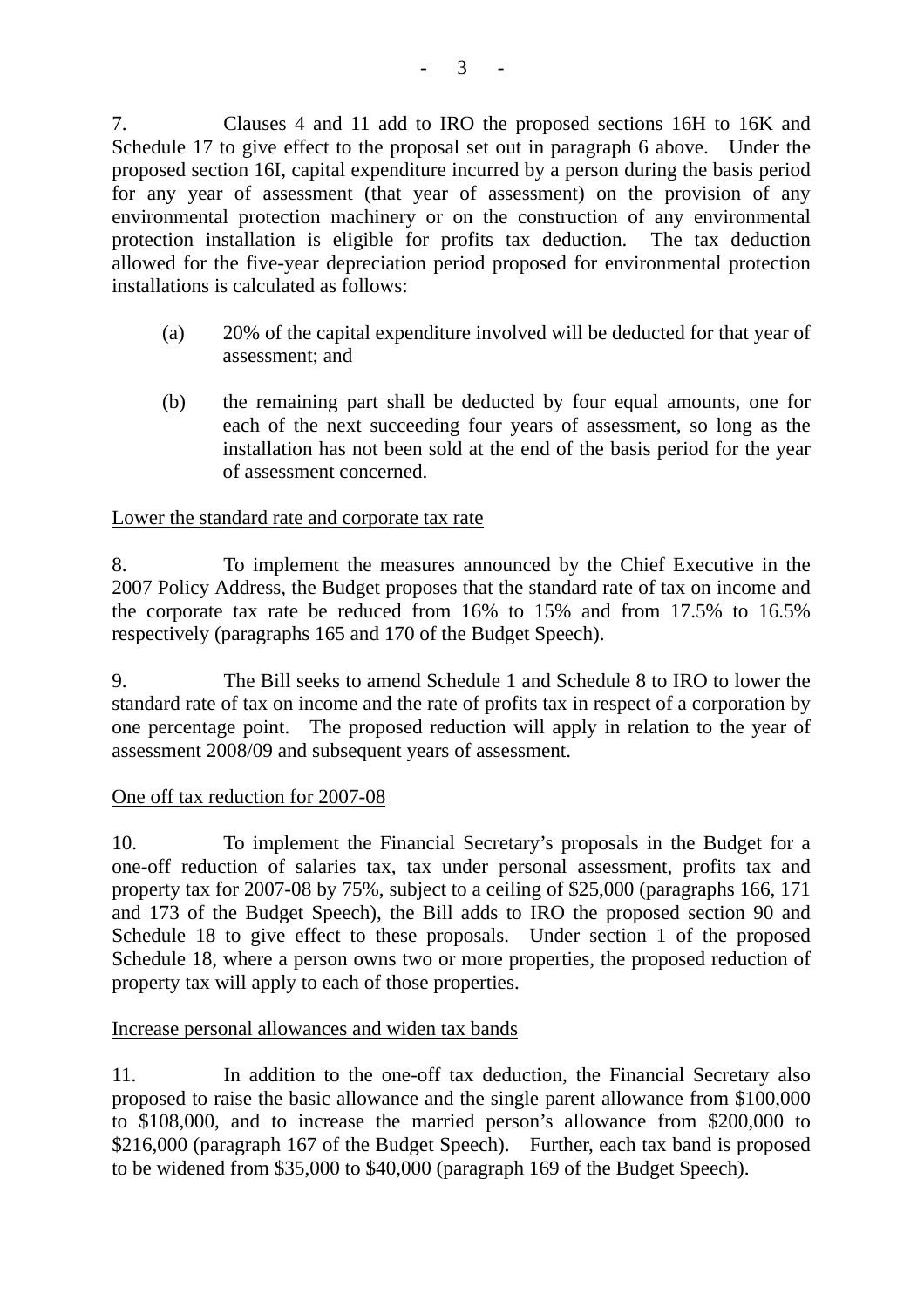12. Clause 8 of the Bill seeks to amend Schedule 2 to IRO to widen the tax bands for salaries tax and tax under personal assessment for the year of assessment 2008/09 and subsequent years of assessment. Clause 9 amends Schedule 4 to increase the amounts of basic allowance and single parent allowance and the amount of married person's allowance in accordance with the budgetary proposals set out in paragraph 11 above. The proposed increase will apply in relation to the year of assessment 2008/09 and subsequent years of assessment.

# Waive the Hotel Accommodation Tax

13. To further promote tourism and enhance the competitiveness of the hotel industry of Hong Kong, and to reduce the administrative cost of hotels and guesthouses, the Budget proposes that the Hotel Accommodation Tax be waived (paragraph 93 of the Budget Speech).

14. Under section 3 of the Hotel Accommodation Tax Ordinance (Cap. 348) (HATO), the current rate of tax levied on all hotel accommodation charges is 3 per cent. Part 3 of the Bill amends section 3 of HATO by repealing the current tax rate and providing that the rate of hotel accommodation tax is to be specified in the proposed Schedule to the Ordinance. Under the proposed Schedule, the specified rate is 0%.

#### Transitional provisions

15. Other provisions of the Bill make transitional arrangements relating to the assessment of, and holding over of payment of, provisional salaries tax and profits tax for the year of assessment 2008/09 following enactment of the Bill.

#### Commencement

16. If enacted, the Bill, except Part 3 relating to amendments to HATO, will come into operation on the day on which the Revenue Ordinance 2008 is published in the Gazette. Part 3 of the Bill will come into operation on 1 July 2008. According to paragraph 5 of the LegCo Brief, this will allow adequate advance notice for hotel operators to adjust their billing system.

# **Public Consultation**

17. According to paragraph 10 of the LegCo Brief, the Financial Secretary conducted consultations with LegCo Members, various business and professional bodies, as well as the general public during the formulation of the Budget. Their views have been taken into account in formulating these proposals.